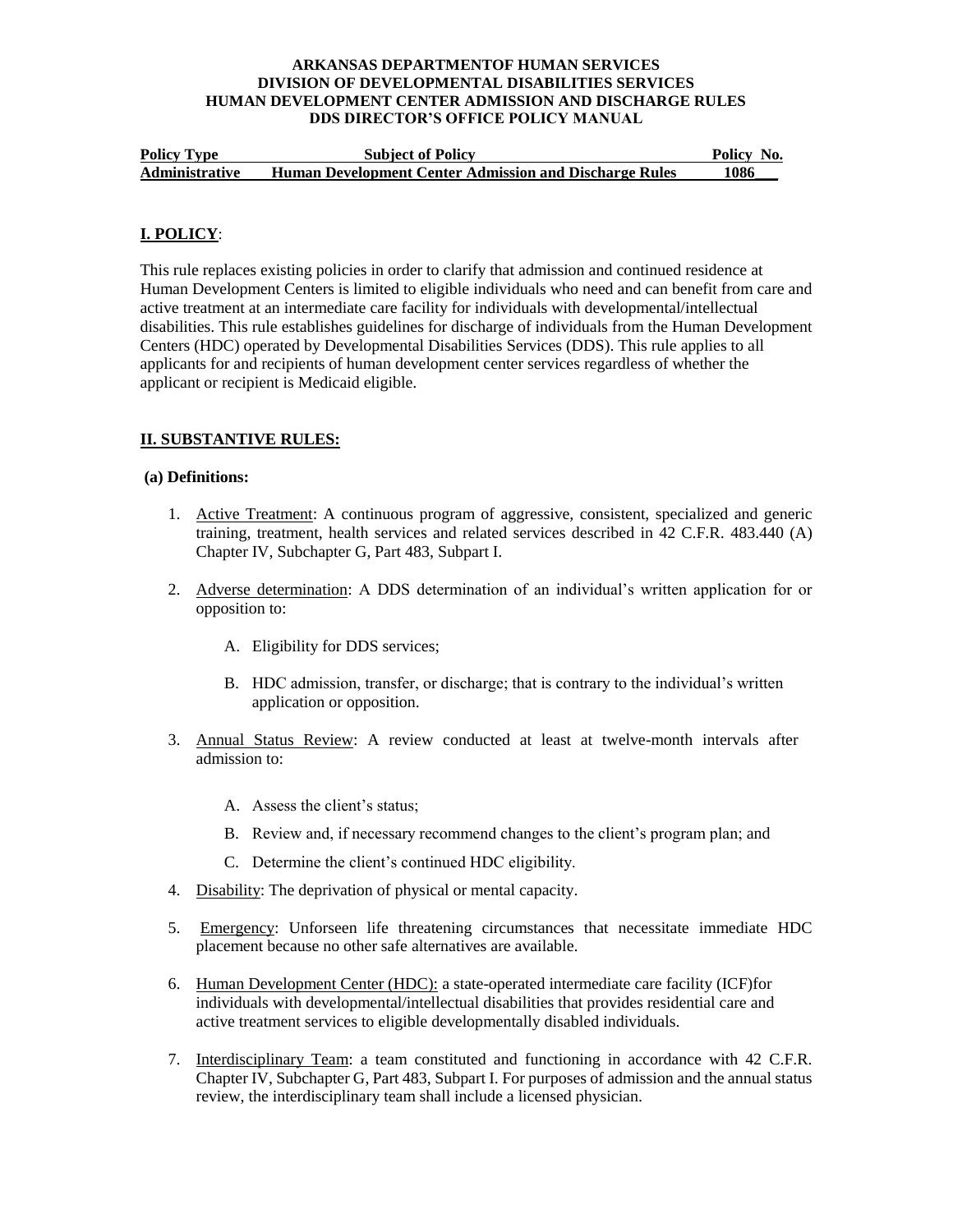| <b>Policy Type</b>    | <b>Subject of Policy</b>                                      | Policy No. |
|-----------------------|---------------------------------------------------------------|------------|
| <b>Administrative</b> | <b>Human Development Center Admission and Discharge Rules</b> | 1086       |

- 8. Independent Assessment: A standardized functional assessment performed by a third party vendor to determine eligibility of DDS services based on a person's individual needs. *See* Independent Assessment Manual.
- 9. Primary Disability: The condition having the greatest impact on the individual's ability to function.
- 10. Primary Diagnosis: A licensed physician's opinion of the individual's primary disability.
- 11. Psychological Team: DDS Psychological Examiner who determines Intermediate Level of Care (ICF) for individuals with developmental/intellectual disabilities.
- 12. Transfers: A transfer occurs when an HDC resident is admitted to another HDC. Transfers shall be accomplished by application for admission to the second HDC. If the application is approved, the individual shall be discharged from the first HDC at the time the individual is transported to the second HDC (see DDS Policy 1036 HDC Transfers).

## **(b) Eligibility for Developmental Disabilities Services**

Developmental disability diagnoses include Cerebral Palsy, Epilepsy, Autism, Down Syndrome, and Spina Bifida as categorically qualified diagnoses. Other diagnoses will be considered if the condition causes the person to function as though they have an intellectual disability. DDS eligibility is established by A.C.A. § 20-48-101. DDS interprets a developmental disability to be:

1. a categorically qualifying diagnosis AND

2. significant adaptive behavior deficits related to this diagnosis.

Adaptive functioning deficits are defined as an individual's inability to function in three (3) of the following six (6) categories as consistently measured by standardized instruments administered by qualifying professionals:

- 1. Self-Care
- 2. Understanding the Use of Language
- 3. Learning
- 4. Mobility
- 5. Self-direction
- 6. Capacity for Independent Living

### **(c) Categorically Qualifying Diagnoses**

1. Developmental Disability: An impairment of general intellectual functioning or adaptive behavior. For individuals over age five, developmental disability is established by scores of intelligence on standardized intelligence tests administered by a legally qualified professional. For individuals ages three through five, developmental disability is established by a standardized assessment evidencing that the applicant functions on a level two or more standard deviations from the mean in two or more areas. For individuals ages 0-36 months, developmental disability is established by a standardized assessment instrument assessing cognition, communication, social/emotional, motor, and adaptive, that yields scores in months, and that evidences a twenty-five percent delay.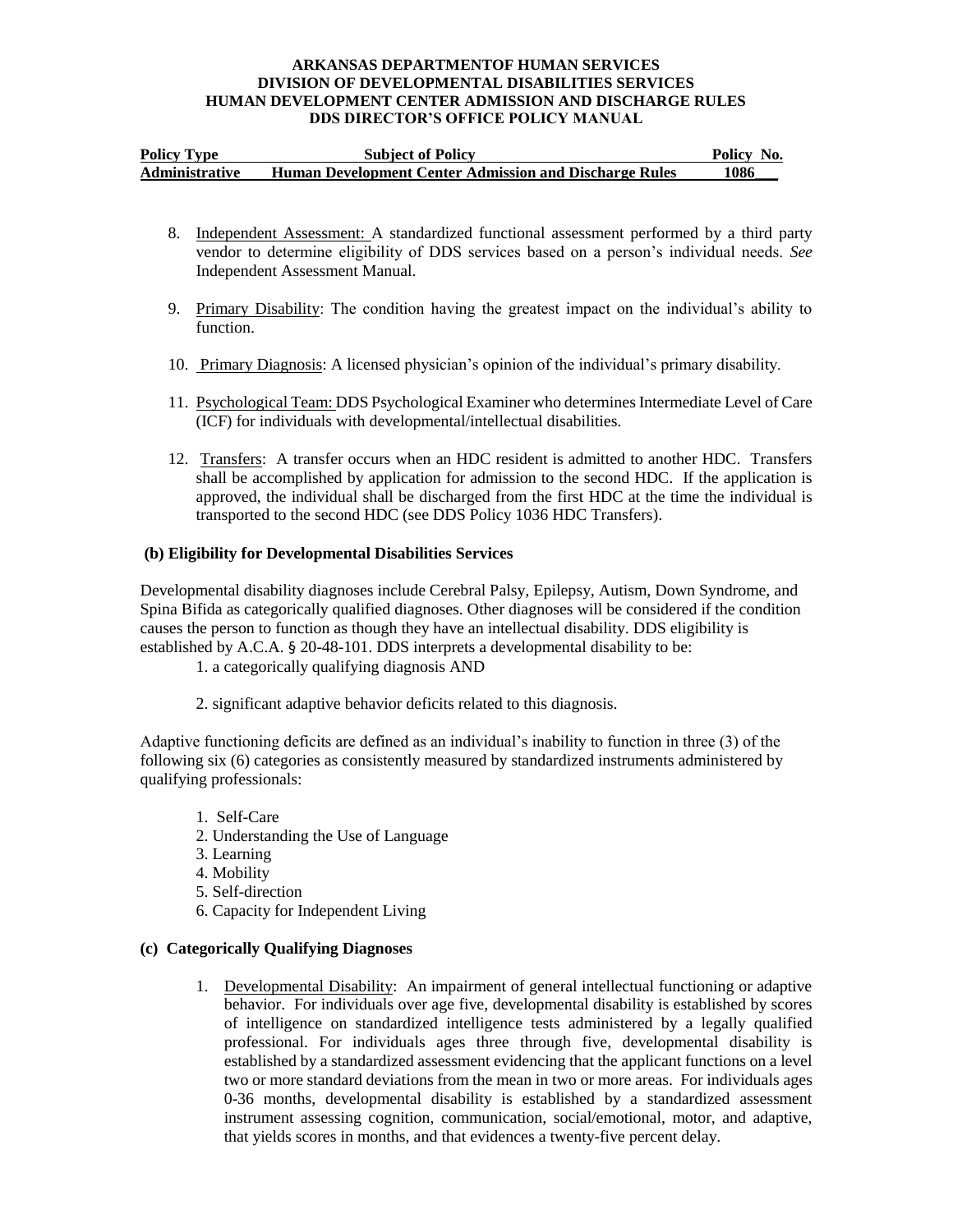| <b>Policy Type</b>    | <b>Subject of Policy</b>                                      | Policy No. |
|-----------------------|---------------------------------------------------------------|------------|
| <b>Administrative</b> | <b>Human Development Center Admission and Discharge Rules</b> | 1086       |

- A. The delay is attributable to intellectual disability, cerebral palsy, epilepsy, autism, spina bifida, or down syndrome.
	- i.As established by significant intellectual limitations that exist concurrently with deficits in adaptive behavior that are manifested before the age of 22. "Significant limitations" are defined as a full scale intelligence score of approximately 70or below as measured by a standard test.

 Infant/Preschool, 0-5 years - developmental scales, administered by qualified personnel authorized in the manual accompanying the instrument used, which indicate impairment of general functioning similar to that of developmentally disabled person;

- ii. Cerebral Palsy As established by the results of a medical examination provided by a licensed physician;
- iii. Epilepsy As established by the results of a neurological examination provided by a licensed physician;
- iv. Autism As established by the results of a team evaluation including at least a licensed physician, a licensed psychologist or psychological examiner , and a licensed Speech Pathologist;
- v. Spina Bifida As established by the results of a medical examination provided by a licensed physician.
- vi. Down Syndrome As established by the results of a medical examination provided by a licensed physician.
- Note: Each of these four conditions is sufficient for determination of eligibility independent of each other. This means that a person who is intellectually disabled does not have autism, or have epilepsy, or have cerebral palsy, or have downs syndrome, or have spina bifida. Conversely, a person who has autism, or has cerebral palsy, or has epilepsy, or has spina bifida, or has down syndrome does not have to have a diagnosis of intellectual disability to receive services.
- B. Is attributable to any other condition of a person found to be closely related to intellectual disabilities because the results in impairment of general intellectual functioning or adaptive behavior similar to those of persons with intellectual disabilities or requires treatment and services similar to those required for such persons.

 This determination must be based on the results of a team evaluation including at least a licensed Physician and a licensed Psychologist.

C. Is attributable to dyslexia resulting from intellectual disability, cerebral palsy, epilepsy, spina bifida, down syndrome or autism by the results of a team evaluation including at least a licensed Physician and a licensed Psychologist.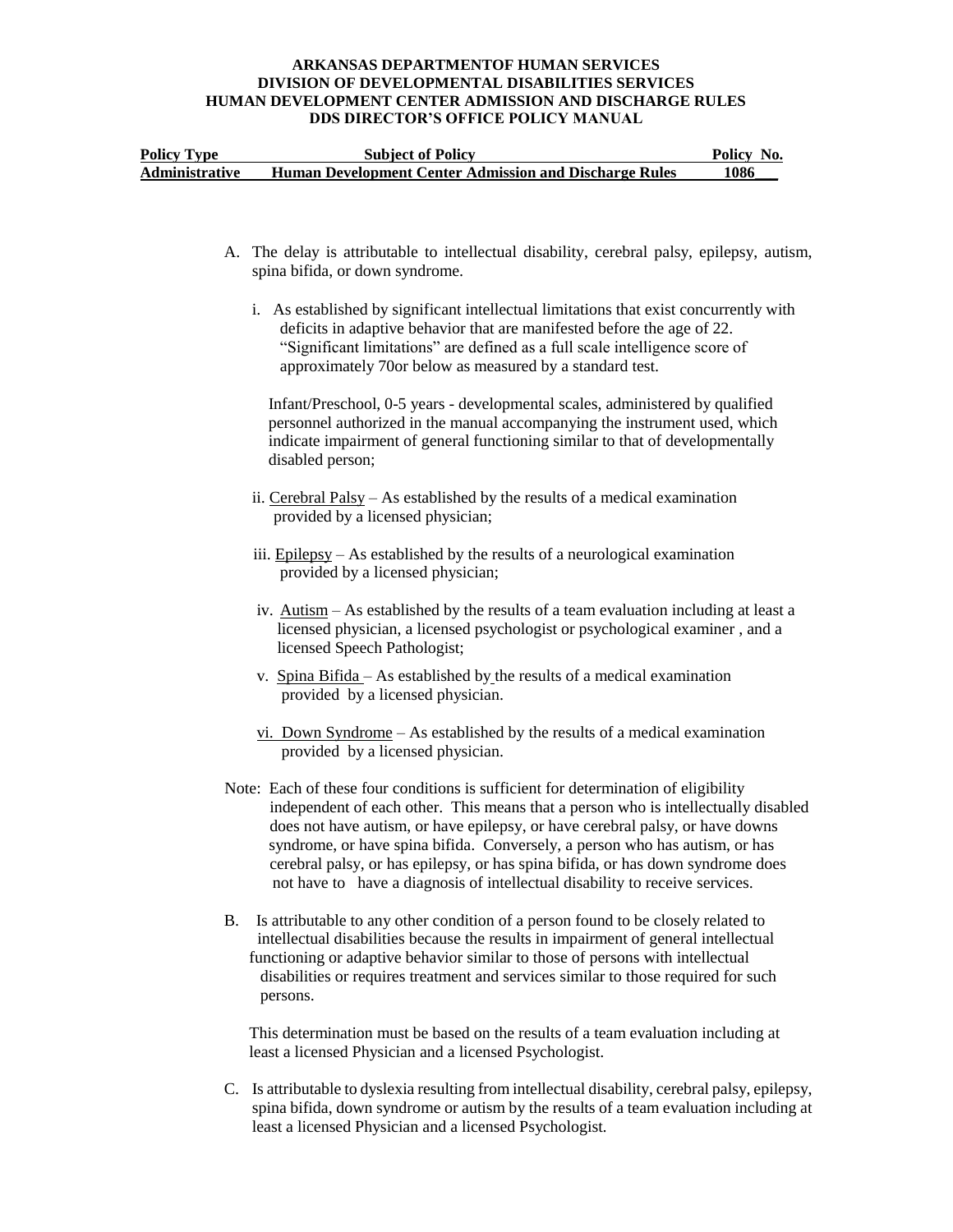| <b>Policy Type</b>    | <b>Subject of Policy</b>                                      | Policy No. |
|-----------------------|---------------------------------------------------------------|------------|
| <b>Administrative</b> | <b>Human Development Center Admission and Discharge Rules</b> | 1086       |

 D. The disability must originate prior to the date the person attains the age of twenty-two (22).

### **(d) Eligibility for Human Development Center admission**

- 1**.** In order to be eligible for admission, the individual must be eligible for developmental disabilities services, be in need of and able to benefit from active treatment, and be unable to access appropri ate and adequate developmental disabilities services in a less restrictive alternative. Admissions and discharges shall be conducted in accordance with any delegations of authority by the Developmental Disabilities Services Board. Admissions shall conform to Ark. Code Ann. § 20- 48-404 through 20-48-407. Discharges shall conform to Ark. Code Ann § 20-48-412. Admissions, transfers, and discharges shall confirm to 42 C.F.R. § 483.440.
	- 2. Undergo an Independent Assessment and be determined Tier 3 level of need.
	- 3. Each HDC may have additional specific criteria, age, activity, etc… regarding admission.
- 3. People less than eighteen years of age may be determined appropriate for HDC admission if one of the following issues is confirmed by the HDC Interdisciplinary Team based upon current evaluations after a determination of eligibility.
	- (A) Existing maladaptive behaviors prevented the individual from successfully residing in a less restrictive setting without endangering the health and safety of the individual or others; or
	- (B) The Human Development Center's treatment and therapies are medically necessary due to the individual's physical disabilities.

4. Regardless of age, DDS will consider for admission any individual who is eligible for ICF/IID level of care, once a determination has been made that admission is in the best interest of the individual, and their needs cannot, at the current time, be met in the community.

5. Retention: In order to remain in residence at an HDC, the annual status review conducted by the Interdisciplinary team must establish that the client remains eligible for admission.

### **(e) Criteria for Discharge from Human Development Center**

- 1. Consideration for a discharge may be given:
	- (A) The recommendation of the individual's Interdisciplinary Team; or
	- (B) The recommendation of the Office of Long Term Care Inspection of Care Team.
- 2. Discharge will be given upon:
	- (A) The request of a competent adult individual, the individual's parent/guardian, legal representative if he/she is a minor, or according to the specific provisions of the individual's guardianship and/or power of attorney document;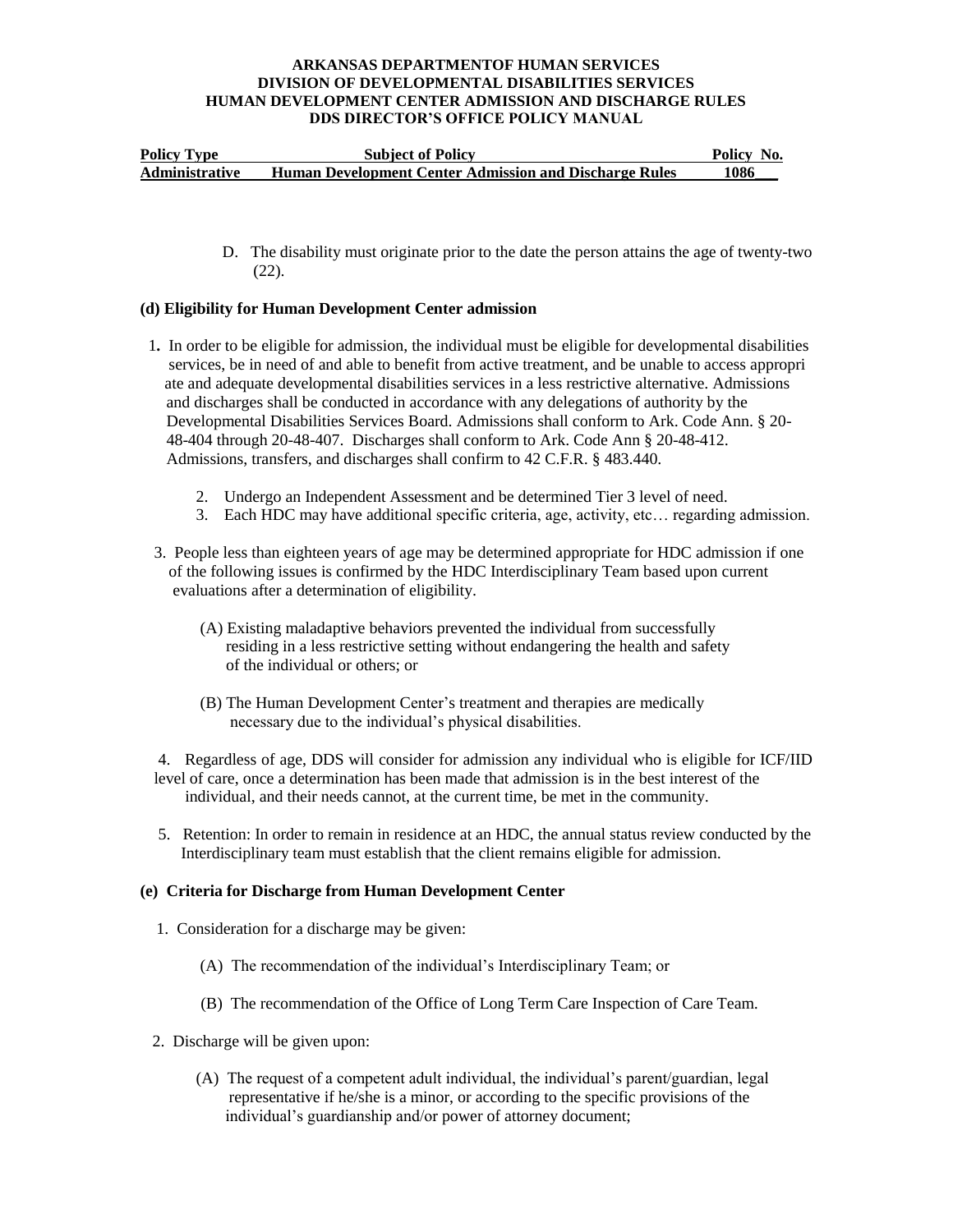| <b>Policy Type</b>    | <b>Subject of Policy</b>                                      | Policy No. |
|-----------------------|---------------------------------------------------------------|------------|
| <b>Administrative</b> | <b>Human Development Center Admission and Discharge Rules</b> | 1086       |

(B) Even without a request for discharge, an HDC Superintendent must discharge an individual upon determination by HDC professionals that the individual is no longer eligible for admission or retention (i.e., that he or she is no longer in need of and able to benefit from active treatment provided at the HDC and is able to access appropriate and adequate services in another setting).

## **III. PROCEDURAL RULES**

### **Perspective Eligibility Guidelines**

# **(a) HUMAN DEVELOPMENT CENTER REFERRAL PROCESS:**

- 1. When a DDS Service Specialist receives a request for HDC placement he/she will give the applicant a six (6) part initial application, which includes: Information Letter, Choice Form-102, Social History; DHS 703 (Evaluation of Medical Need Criteria), Areas of Need Form, and results of the Independent Assessment.
- 2. The applicant will return the initial application to the DDS Service Specialist. Once the Specialist receives the completed initial application, the initial application will be sent to the DDS Eligibility Review Team for ICF eligibility determination. Once determination has been made, the DDS Eligibility Review Team will notify the DDS Intake and Referral Program Administrator of the individual(s) determined eligible.

Notice(s) of ineligibility, of individual(s) who was/were determined not to meet the ICF/IID eligibility requirement, will be sent by DDS Director or designee as well as DDS Policy

- 1076.
	- 3. The Intake & Referral Unit Program Administrator will schedule a review within five (5) working days of notice of applicant(s) ICF eligibility with the DDS Appropriate Placement Review Team (which is comprised of the Intake and Referral Program Administrator, Program Manager and the HDC Admission Coordinators). The team will determine the appropriateness of the applicant for HDC services. Once a decision has been made, the Appropriate Placement Review Team will complete the *Review Of Referral For Placement Form.* On the review, the team will document if the preliminary decision is one of the following:
		- The Appropriate Placement Review Team (APRT) has reviewed this initial application and has determined that this client is appropriate for placement and a vacancy exists at this time.

 If the applicant is appropriate for placement and there is an appropriate vacancy, the Applicant will be informed of the vacancy and asked to complete the formal application process through his/her DDS Service Specialist.

After the APRT determines a client appropriate for placement, the DDS Director or designee may allow an emergency respite placement, if it is necessary to ensure the client's health and safety, prior to the Independent Assessment. However, the client must be referred for the Independent Assessment. A client will not be admitted to a HDC without the results of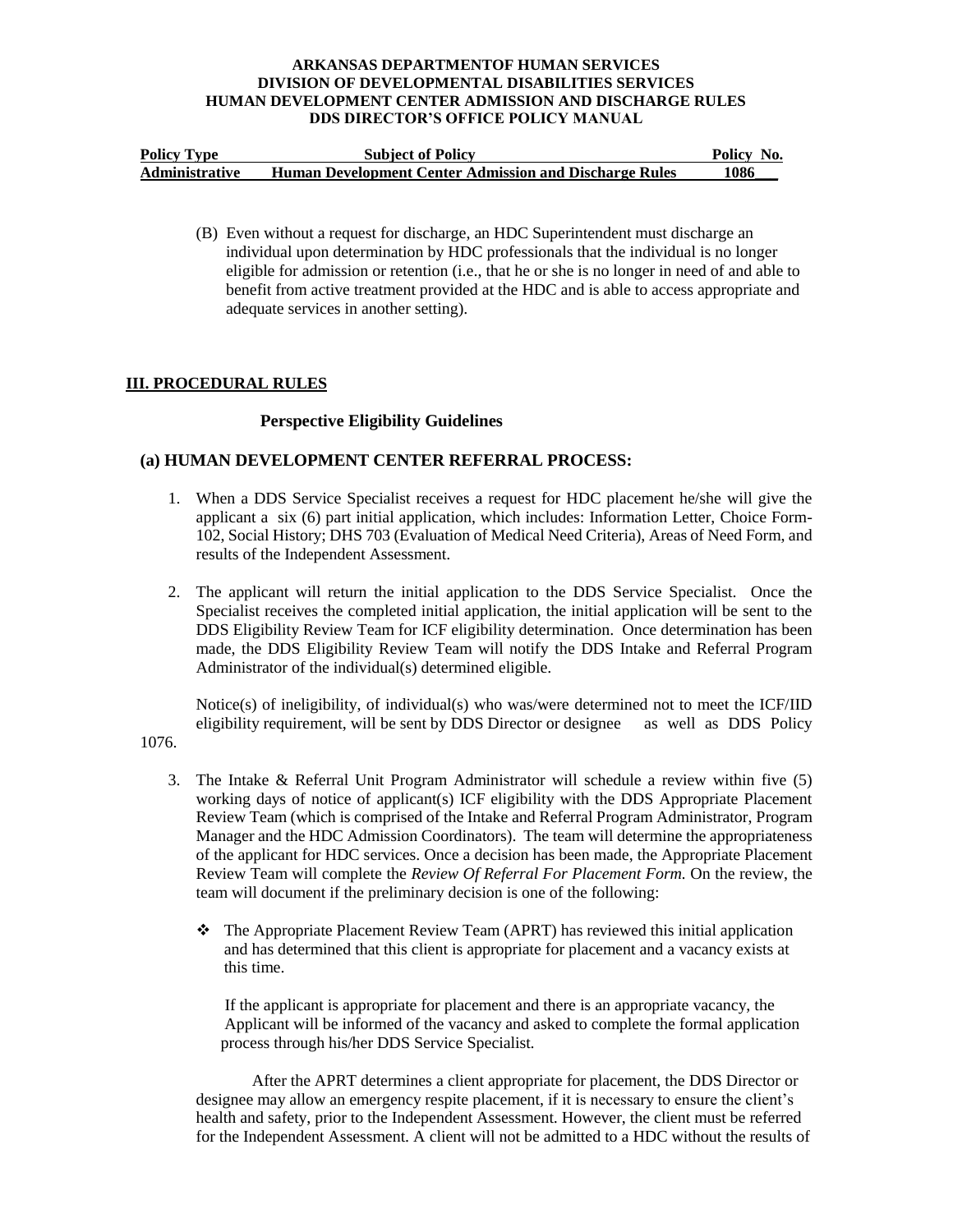| <b>Policy Type</b>    | <b>Subject of Policy</b>                                      | Policy No. |
|-----------------------|---------------------------------------------------------------|------------|
| <b>Administrative</b> | <b>Human Development Center Admission and Discharge Rules</b> | 1086       |

the Independent Assessment. The Independent Assessment must be completed within thirty (30) days of referral.

The Appropriate Placement Review Team (APRT) has reviewed this initial application and has determined that this client is not appropriate for HDC placement.

 If the applicant is not appropriate for HDC placement, the applicant will be informed of the right to reconsideration under DDS Policy 1076.

Applicants may appeal a denial decision through the DDS Director or his designee.

4. The completed *Review Of Referral For Placement Form* will be sent by the DDS Program Manager of Adult Services Intake, to the applicant and/or legal representative, and his/her DDS Service Specialist.

## **(b) HUMAN DEVELOPMENT ADMISSION PROCESS:**

- 1. Once a vacancy becomes available, the HDC Admission Coordinator will notify the appropriate DDS Specialist, the applicant and/or legal representative, and the formal application packet will be completed. In order to be considered, the packet must contain:
	- (A) An application for HDC services;
	- (B) Authorization to Disclose Health Information (DHS Form 4000);
	- (C) Freedom of Choice form (102);
	- (D) A cover memo by the individual's DDS Children or Adult Service Specialist stating the reason(s) for the referral, the specialist's impressions, and recommendations;
	- (E) A current medical evaluation signed by a physician;
	- (F) Physical therapy, occupational therapy, and speech therapy evaluations that are relevant to the reason or reasons for the referral. Evaluations must be completed within the preceding twelve months;
	- (G) A psychological evaluation, including intellectual functions levels and adaptive behavior scale. The evaluation must be completed within the preceding twelve months;
	- (H) The results and report of the Independent Assessment performed by the third party vendor;
	- (I) A written social history completed within the preceding ninety (90) days by the individual's DDS Specialist. The social history shall include: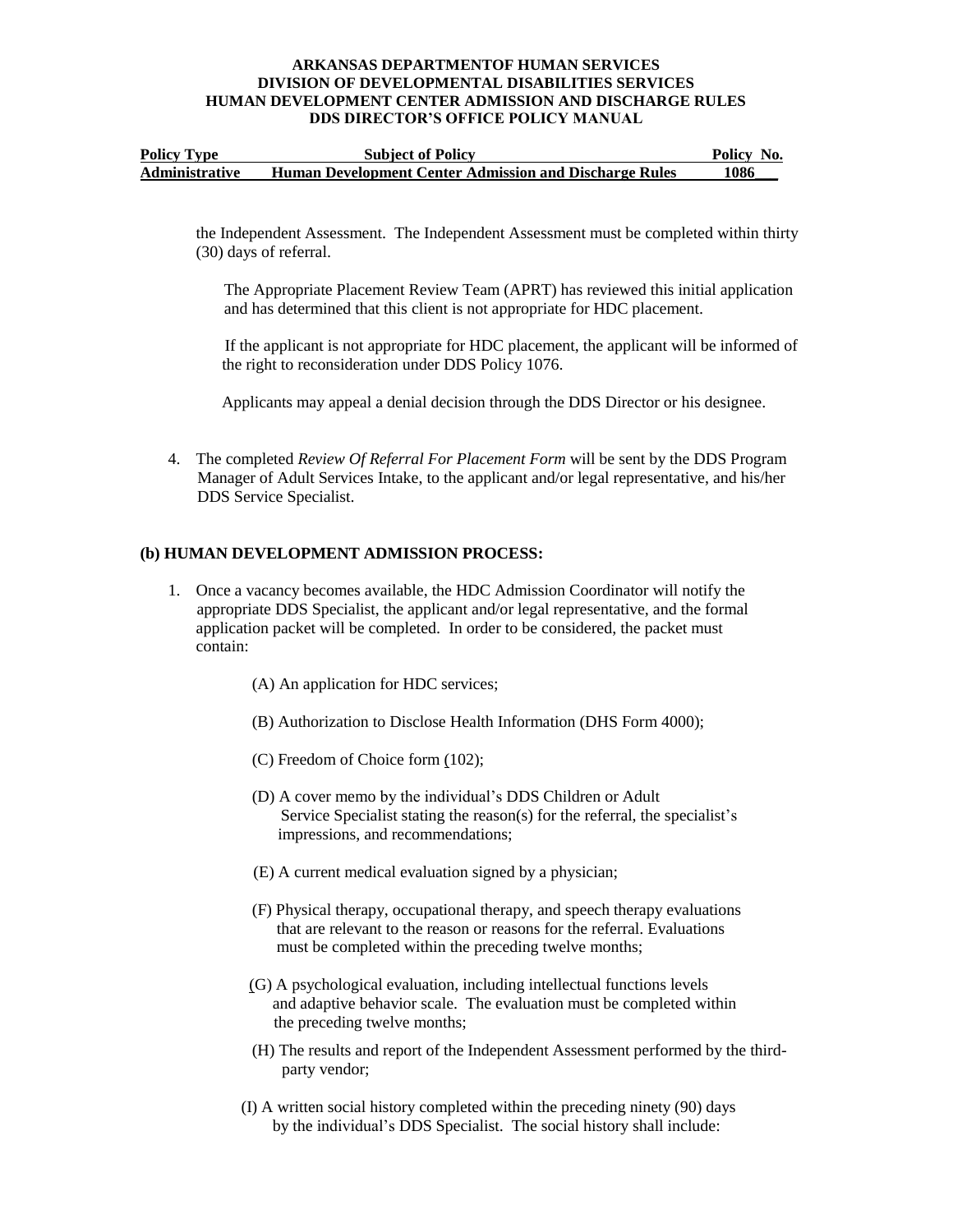| <b>Policy Type</b>    | <b>Subject of Policy</b>                                      | Policy No. |
|-----------------------|---------------------------------------------------------------|------------|
| <b>Administrative</b> | <b>Human Development Center Admission and Discharge Rules</b> | 1086       |

- (i) A description of the individual's immediate situation and need for services, relating those needs to the services provided by the HDC;
- (ii) A general and behavioral description of the individual;
- (iii) A family status and profile;
- (iv) A developmental history;
- (v) Medical status signed by a physician and stating the individual's current problems (including general medical, vision, dental, and hearing, medications and treatments, allergies, and any communicable diseases);
- (vi) Diet requirements;
- (vii) Financial questionnaire completed within the preceding twelve months;
- (viii) History of agency and professional contacts and outcomes, including, without limitation, reports, evaluations, and discharge summaries;
- (ix) Review of alternate placement options and efforts;
- (x) For school age applicants, a copy of the most recent individual education plan. For others, program plans established by current and past providers of developmental disabilities services;
- (xi) A determination by a physician, other than the physician on the individual's interdisciplinary team that the individual qualifies for and is in need of human development center services.
- 2. Field Service Review of Formal Application Packet: The applicant's service specialist will compile the formal admission packet and send it to the DDS Program Manager. Within five business days of receiving the packet, DDS Program Manager will review the packet to determine if the packet is complete. If the packet is incomplete the DDS Program Manager will notify the service specialist that the packet is incomplete. If the packet is complete, the DDS Program Manager will send the packet to the HDC Admission Coordinator for review.
- 3. Human Development Center Review:
	- A) The HDC Admission Team and/or Interdisciplinary Team will review each formal referral packet within five (5) business days of receipt and determine if the individual remains appropriate for admission.
	- B) If the team determines that the individual is now inappropriate for placement there, the HDC will notify the applicant of the determination. The notice must state the reason for inappropriate placement at its center and explain the individual's right to appeal.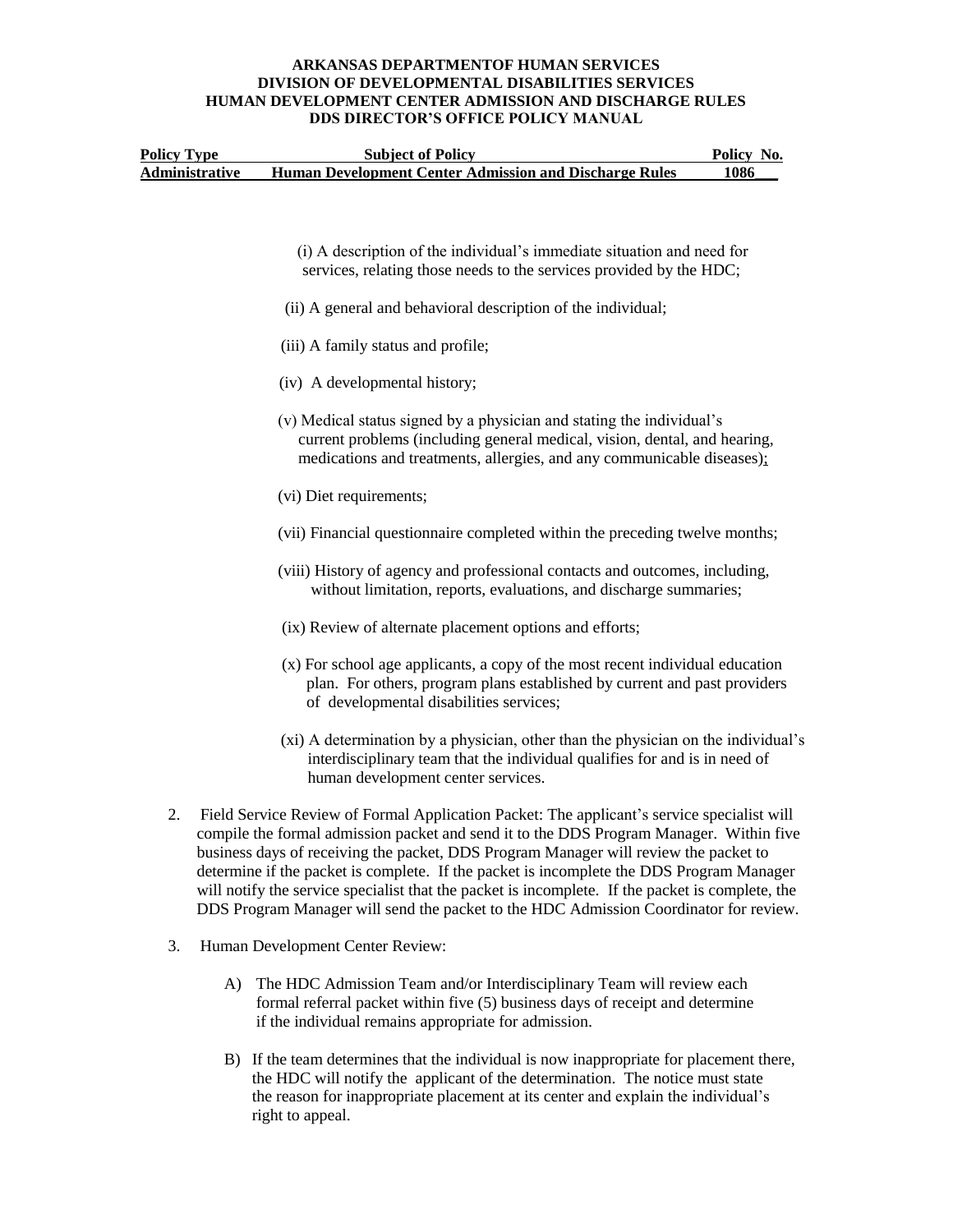| <b>Policy Type</b>    | <b>Subject of Policy</b>                                      | Policy No. |
|-----------------------|---------------------------------------------------------------|------------|
| <b>Administrative</b> | <b>Human Development Center Admission and Discharge Rules</b> | 1086       |

- C) If the team determines that the individual remains appropriate for placement at the center, the team will make a recommendation as to the appropriateness of admission to the HDC Superintendent.
- D) The HDC Superintendent will determine whether to admit each eligible individual and will notify the applicant and the service specialist of the decision. If the admission is denied, the notice must state the reason for the denial and explain the applicant's right to appeal.

### 4. Admission requirements:

- (A) Upon receiving notification of admission, the applicant's service specialist will furnish the following to the HDC:
	- (i) Copy of birth certificate.
	- (ii) Copy of Social Security card or valid Social Security number;
	- (iii) Copy of Medicaid card or verification of insurance, if any;
	- (iv) Completed "agreement to pay" worksheet;
	- (v) Copy of immunization history;
	- (vi) Copy of the results of a tuberculosis test performed within two weeks prior to admission;
	- (vii) Copy of the results and report of the Independent Assessment and Tier Determination for the individual;
	- (viii) Copy of the results of a physical examination, including any diagnosis made by the examining physician, performed within the preceding thirty (30) days;
- (ix) Letters of acknowledgement from the local education agency for individuals who have not completed high school and are under twenty-two years old. Certificate of Completion/ High School Diploma and or/GED.
- (x) All court orders rendered in connection with the individual's custody, guardianship, or adoption proceedings, if any.
- 5. The HDC Admission Coordinator will work with the applicant and DDS Specialist on admission arrangements.
- 6. Admission: Upon successful completion of pre-admission requirements, the HDC Admission Coordinator will schedule an admission date and notify the DDS Service Specialist of any diagnostic and evaluation assistance available. The DDS Specialist will contact the applicant and offer to assist in admission.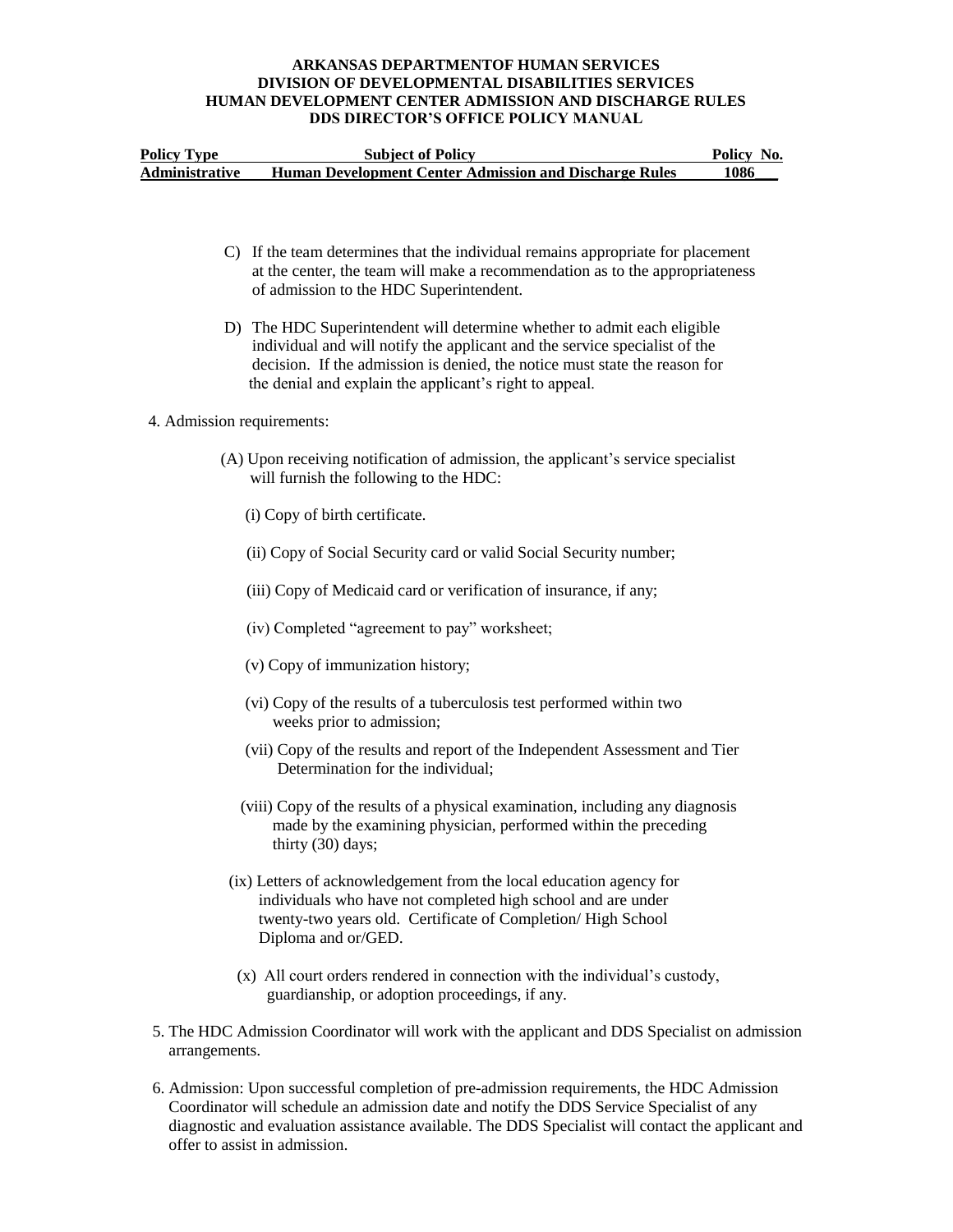| <b>Policy Type</b>    | <b>Subject of Policy</b>                                      | Policy No. |
|-----------------------|---------------------------------------------------------------|------------|
| <b>Administrative</b> | <b>Human Development Center Admission and Discharge Rules</b> | 1086       |

7. Periodic Reviews and Independent Assessment**:** Evaluations, assessments, and periodic review shall conform to 42 C.F.R.

Chapter IV, Subchapter G, Part 483, Subpart I. Each client shall have an annual

 status review, which will occur more often that annually if warranted. The Independent Assessment will be conducted prior to admission.

### **(c) HUMAN DEVELOPMENT EMERGENCY REFERRAL:**

- 1) Service specialists may make emergency referrals to the DDS Program Manager. The service specialist shall include information explaining why an emergency exists, and why no other care or placement options are available. The service specialist shall also include the information required in a formal referral packet to the extent such information exists and is available. At a minimum, the emergency referral packet should include the results of a physical examination conducted within the previous thirty (30) days and signed by the examining physician, a statement signed by a physician listing any communicable diseases that the individual is known to have, copies or a list of the individual's current prescribed medications and a physician's determination that the individual qualifies for and is in need of HDC services on an emergency basis.
- 2) If the individual is admitted:
	- (**i**) The service specialist should attempt to obtain the individual's current medications and provide those to the HDC when the individual is transported to the facility;
	- (ii) Emergency admission is temporary. During the emergency admission the services specialist will seek other placement options, and will be in contact, by telephone or e-mail, with the HDC Admission Coordinator at least weekly in order to ascertain the individual's status.

# **(d) HUMAN DEVELOPMENT CENTER DISCHARGE PROCESS:**

- 1. Court-ordered admission: If the individual is receiving services due to a court order, the individual or the individual's guardian/legal representative must obtain a discharge order from the court that ordered admission.
- 2. Other Admission: If the individual was admitted other than under court order:
	- A. Discharge planning begins upon admission.
	- B. Within ten (10) business days of a determination that an individual will be discharged:
		- a) The HDC Admission Coordinator or designee will notify the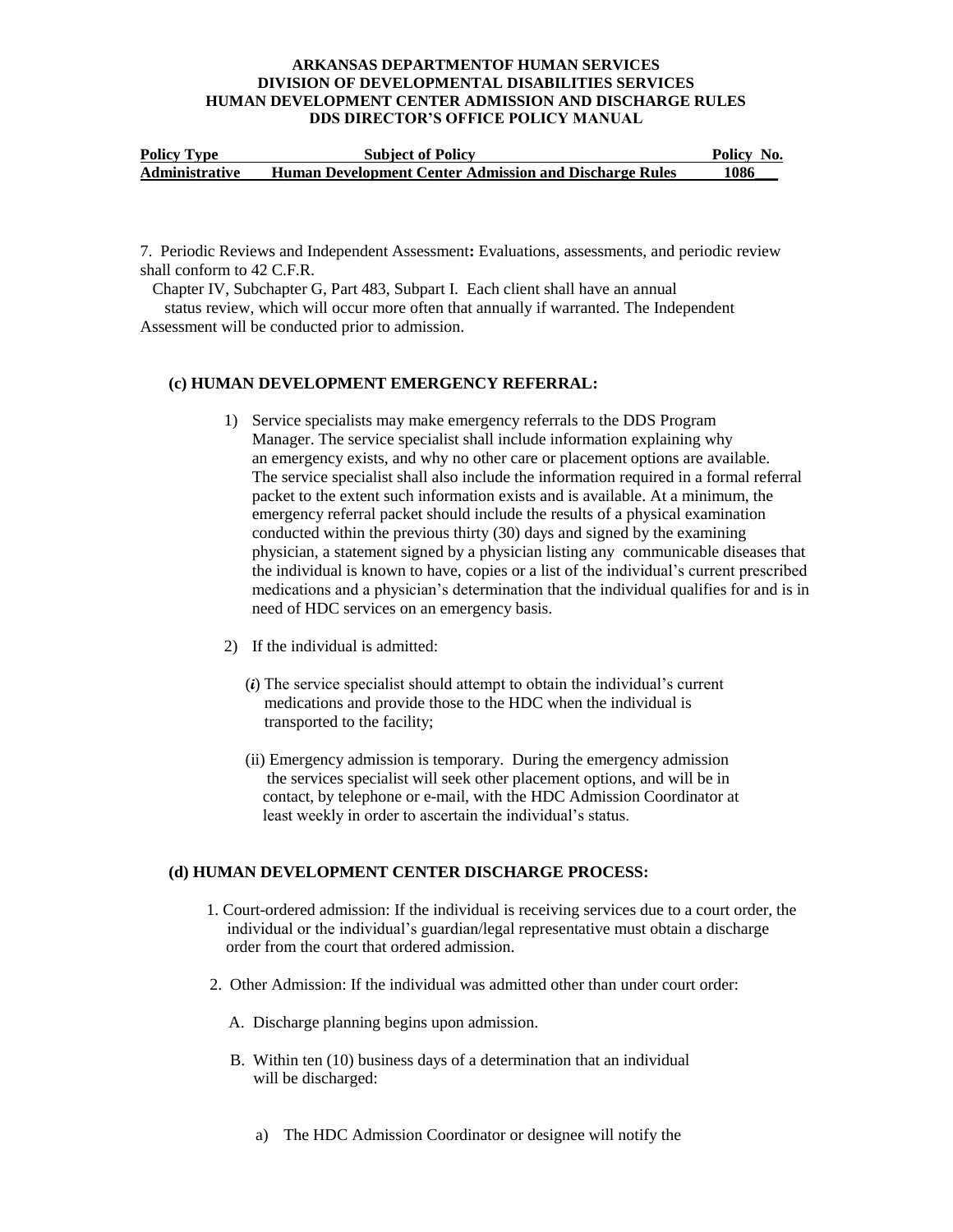| <b>Policy Type</b>    | <b>Subject of Policy</b>                                                                                                                                                                                                                  | Policy No. |  |
|-----------------------|-------------------------------------------------------------------------------------------------------------------------------------------------------------------------------------------------------------------------------------------|------------|--|
| <b>Administrative</b> | <b>Human Development Center Admission and Discharge Rules</b>                                                                                                                                                                             | 1086       |  |
|                       | local education agency, if any, that serves the individual of the<br>planned discharge;                                                                                                                                                   |            |  |
|                       |                                                                                                                                                                                                                                           |            |  |
|                       | The HDC Admission Coordinator or designee will provide<br>b)<br>the following information to the individual or the individual's<br>guardian:                                                                                              |            |  |
|                       | (i) A summary of the interdisciplinary team's recommendations<br>for developmental disabilities services and placements;                                                                                                                  |            |  |
|                       | (ii) A description of developmental disabilities services, e.g.,<br>LEA, day services, etc., that may be available to the individual,<br>including, addresses and phone numbers of contact persons for<br>the providers of such services; |            |  |
|                       | (iii) The name, postal address, e-mail address, and phone number<br>of the DDS Service Specialist servicing the area where the<br>individual plans to live;                                                                               |            |  |
|                       | (iv) If available, the option of leave status as an alternative to<br>discharge;                                                                                                                                                          |            |  |
|                       | (v) An explanation of the procedures to apply for readmission to<br>an HDC;                                                                                                                                                               |            |  |
|                       | (vi) A copy of DDS Policy 1076, that outlines reconsideration to the DDS Director; the DDS<br>Director or designee is the final decision maker regarding discharge.                                                                       |            |  |
|                       | 3. Upon discharge and relocation of the individual from the HDC:                                                                                                                                                                          |            |  |
|                       | 1) The HDC designee completes a discharge summary within ten (10) days of<br>discharge.                                                                                                                                                   |            |  |
|                       | 2) A copy of the discharge summary is provided to the individual, or parent, or<br>guardian, or legal representative and DDS Service Specialist. Discharge                                                                                |            |  |

 3) Within five (5) business days of notification of the discharge, the DDS Service Specialist contacts the individual, and/or legally responsible party to offer choice of available services, Providers, and/or PASSE Entity.

notification is provided to the Lead Education Authority (LEA), if appropriate.

- 4) Within seventy-two (72) hours of post discharge, initial contact by HDC Social Worker or assigned staff is made with the individual and/or parent, guardian or legal representative. Follow-up contact continues for six months either via telephone or written correspondence.
- 5) Within five( 5) days of notification of the discharge the DDS Specialist will refer the individual to the third-party vendor for an Independent Assessment.